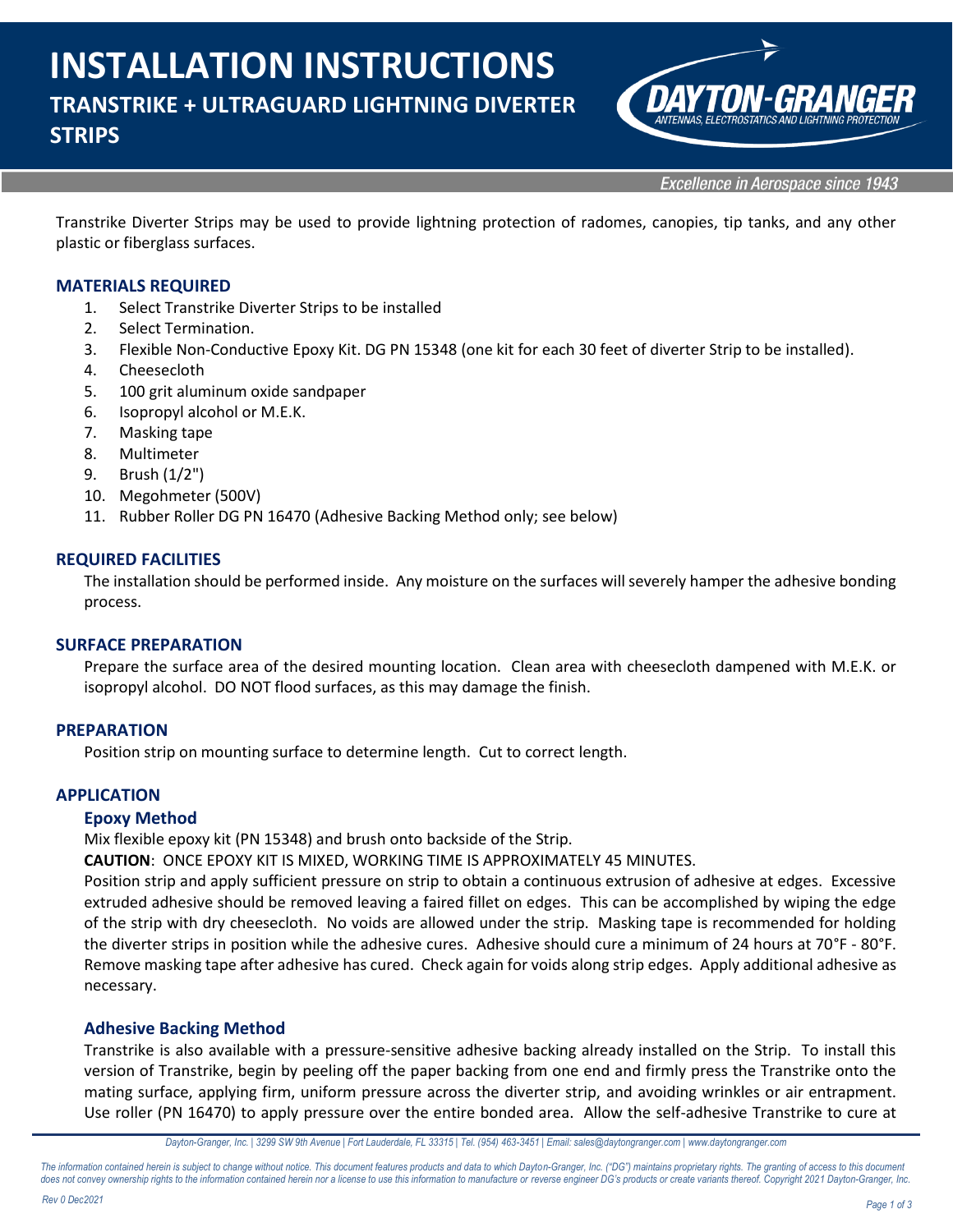

**Excellence in Aerospace since 1943** 

60°F - 90°F for 24 hours minimum. Accelerated cure can be accomplished by using a heat gun or heat lamp at 150°F maximum for one (1) hour. Curing at room temperature (72°F) for 72 hours is acceptable. If the Transtrike is terminated short of the radome nose, the forward end of the Transtrike must be cured at 150°F for one (1) hour.

### **GROUNDING**

Termination Kit (PN 18003) is recommended for insuring a good termination capable of handling typical lightning strike current. Check resistance between termination and airframe with low voltage multimeter. Resistance should be 0.1 ohms or less. See Figure #1 for grounding instructions.

#### **INSPECTION**

After installation, check strip resistance with 500V Megger (0.25 - 10.0 megohms per foot). Installed in the recommended way, the Transtrike diverter strip is capable of handling multiple lightning strikes. Strips and terminations should be checked periodically and replaced or repaired as necessary.

#### **MULTIPLE INSTALLATIONS**

For protecting large areas, use spacing of 12 - 24 inches between strips, depending on the dielectric strength of bonding surface and the shape and closeness of the mounting surface to enclosed metal objects.



## **FIGURE 1- TRANSTRIKE DIVERTER TERMINATION KIT (PN 18003)\***

- 1. Transtrike Diverter Termination Kit includes all necessary hardware to insure a good ground, capable of handling typical lightning strike currents.
- 2. Using Termination (PN 17338) as a drilling template, align with center hole over hole in end of strip. If diverter strip has no mounting tab, then drill center hole for termination through last segment dot on strip. Drill three (3) holes with #26 drill.

The information contained herein is subject to change without notice. This document features products and data to which Dayton-Granger, Inc. ("DG") maintains proprietary rights. The granting of access to this document does not convey ownership rights to the information contained herein nor a license to use this information to manufacture or reverse engineer DG's products or create variants thereof. Copyright 2021 Dayton-Granger, Inc.

*Dayton-Granger, Inc. | 3299 SW 9th Avenue | Fort Lauderdale, FL 33315 | Tel. (954) 463-3451 | Email: sales@daytongranger.com [| www.daytongranger.com](http://www.daytongranger.com/)*